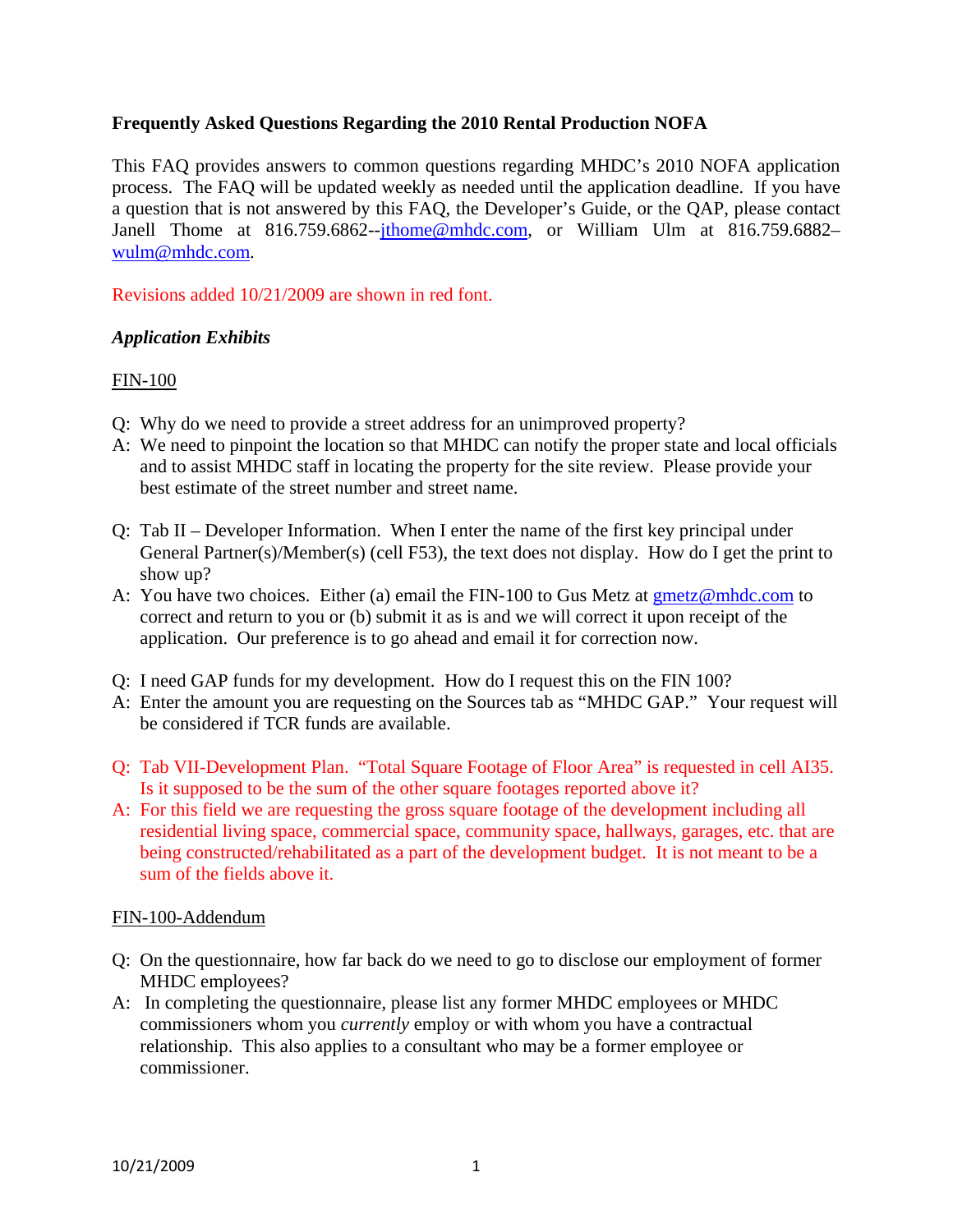- Q. Please confirm the development team members who must disclose contributions in Section V of the FIN-100-Addendum.
- A. Applicant team members who must make full disclosure of campaign contributions are:
	- Developer entity, its related entities, and its principals.
	- General partners or members, its related entities, and its principals.
	- Consultants (entities acting at the direction of or on behalf of a developer or general partner/member to submit an application), its related entities, and its principals.

 Please note that non-profit corporations are not considered to have principals in the same respect as for-profit entities. No disclosure is required for board members or staff of nonprofit entities acting as developer, general partner/member, or consultant.

- Q. Must we report all campaign contributions made to all statewide and local officials and candidates, or do you mean only those officials local to the proposed development?
- A. Full disclosure of campaign contributions given over the period of 24 months prior to the application due date is required only for the following officials and candidates:
	- Statewide officials who represent the district in which the proposed development is located or candidates for statewide office who seek to represent the district in which the proposed development is located;
	- Statewide officials or candidates for statewide office who provide letters or other documents of support regarding the submitted application;
	- Statewide officials or candidates for statewide office who are MHDC commission members;
	- Local officials (city or county) or candidates for local office who provide letters or other documents of support regarding the submitted application.

 Please note that the instructions to Section V of the FIN-100-Addendum have been revised to reflect this clarification.

# Applicant Site Control

- Q: If an option or contract is provided, how long does it need to be?
- A: The option or contract term should be for at least 30 days past the projected commission meeting date, which is currently scheduled for February 19, 2010.

# Public Official Contact Verification

- Q: If I have a letter of support from the mayor, do I need to provide proof I contacted the mayor? Similarly, if I have a resolution of support signed by the mayor and the city council, must I provide proof I contacted the mayor and the city councilpersons?
- A: Letters of support and council resolutions of support signed by the persons the applicant would be contacting are sufficient proof that the applicant has notified the officials and informed them of the developer's intentions for the proposed development. Please provide the letter(s) in the appropriate location in exhibit 9 of the application as proof of contact.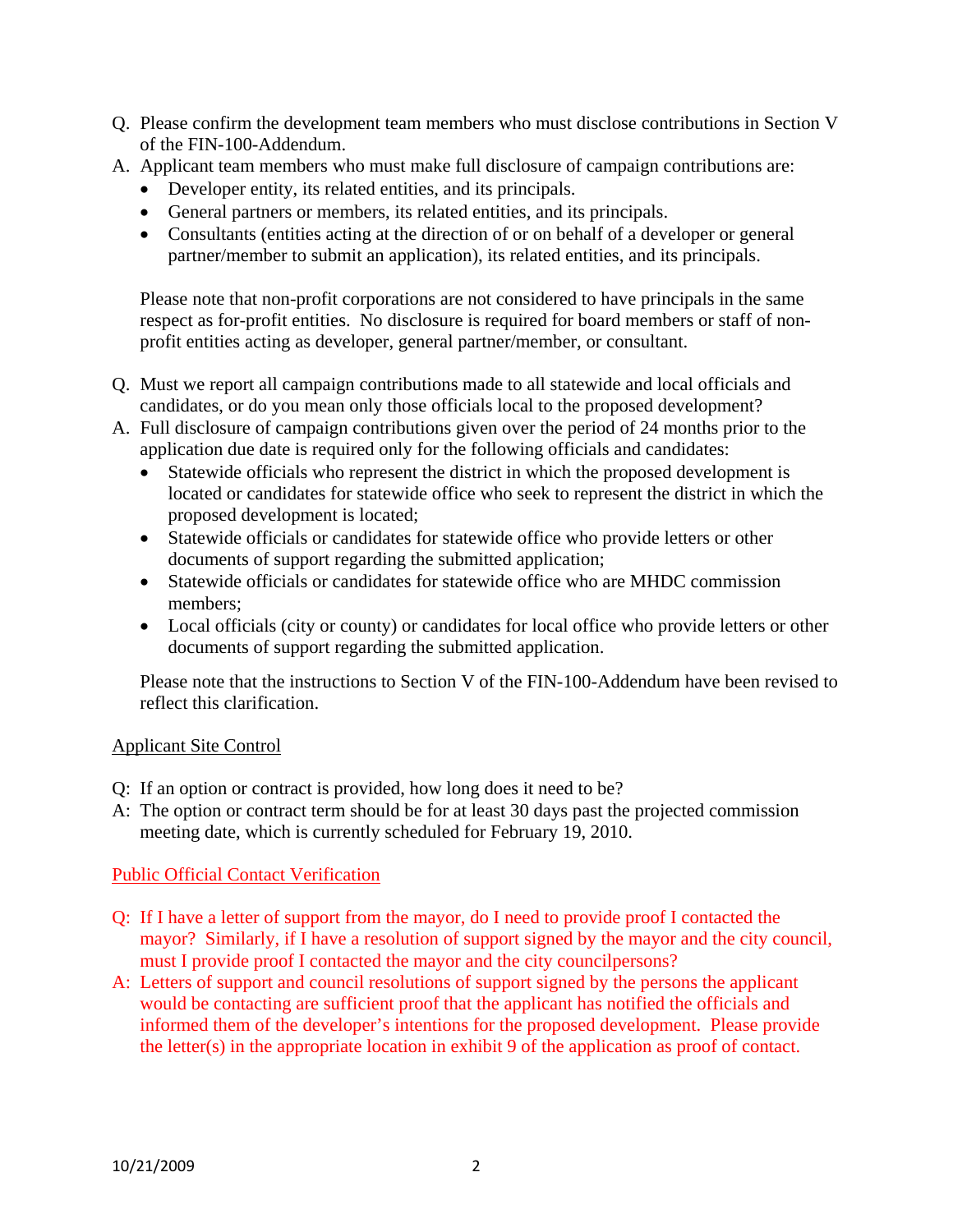- Q: Am I to contact all councilpersons or just the council representatives for the district in which the property is located?
- A: MHDC requires proof of contact only for the councilpersons representing the district in which the property is located.

### Statutorily Required Documentation

- Q: IRS and MO Forms 8821 are required for the principals of the developer and general partner. If either of those are a non-profit entity, must it provide 8821 information for its board members?
- $A: No$
- Q: If the developer has not done business in the State of Missouri, what do they need to provide for Statutorily Required Documentation?
- A: Include a statement that neither the entity nor its principals have done business in the State of Missouri in order to satisfy the requirement for Missouri Form 8821. The FIN 109 is required for every developer regardless of their location.
- Q: Does MHDC require the tax return to be submitted with Form 8821?
- A: MHDC does not require the submission of the entity's tax return, nor do we order it from the taxing entity. MHDC is required by statute to perform a check of the applicant's outstanding tax liability. Form 8821 signed by the applicant and its principals allows MHDC the authority to request this information. We do not request any other taxpayer information.
- Q: Is Form 8821 considered public record and therefore able to be requested by an outside party?
- A: Because Form 8821 contains social security numbers, federal employer identification numbers or other tax identification numbers, it is closed to requests for public information pursuant to the Sunshine Law.

# PHA Approved Utility Allowance

- Q: If the development location is in an area that does not have a PHA, what do we do?
- A: If the area does not have a PHA or a Community Action Agency acting as a PHA, MHDC will accept estimated utility costs from the local utility providers.

### Homeownership Plan

- Q: Do townhouses qualify for the homeownership opportunity?
- A: Townhouses do not qualify for special consideration at application as potential homeownership opportunities for residents. However, if the developer intends to sell the townhomes at the end of the compliance period, they are required to notify MHDC in Year 10 of the compliance period of their intent.